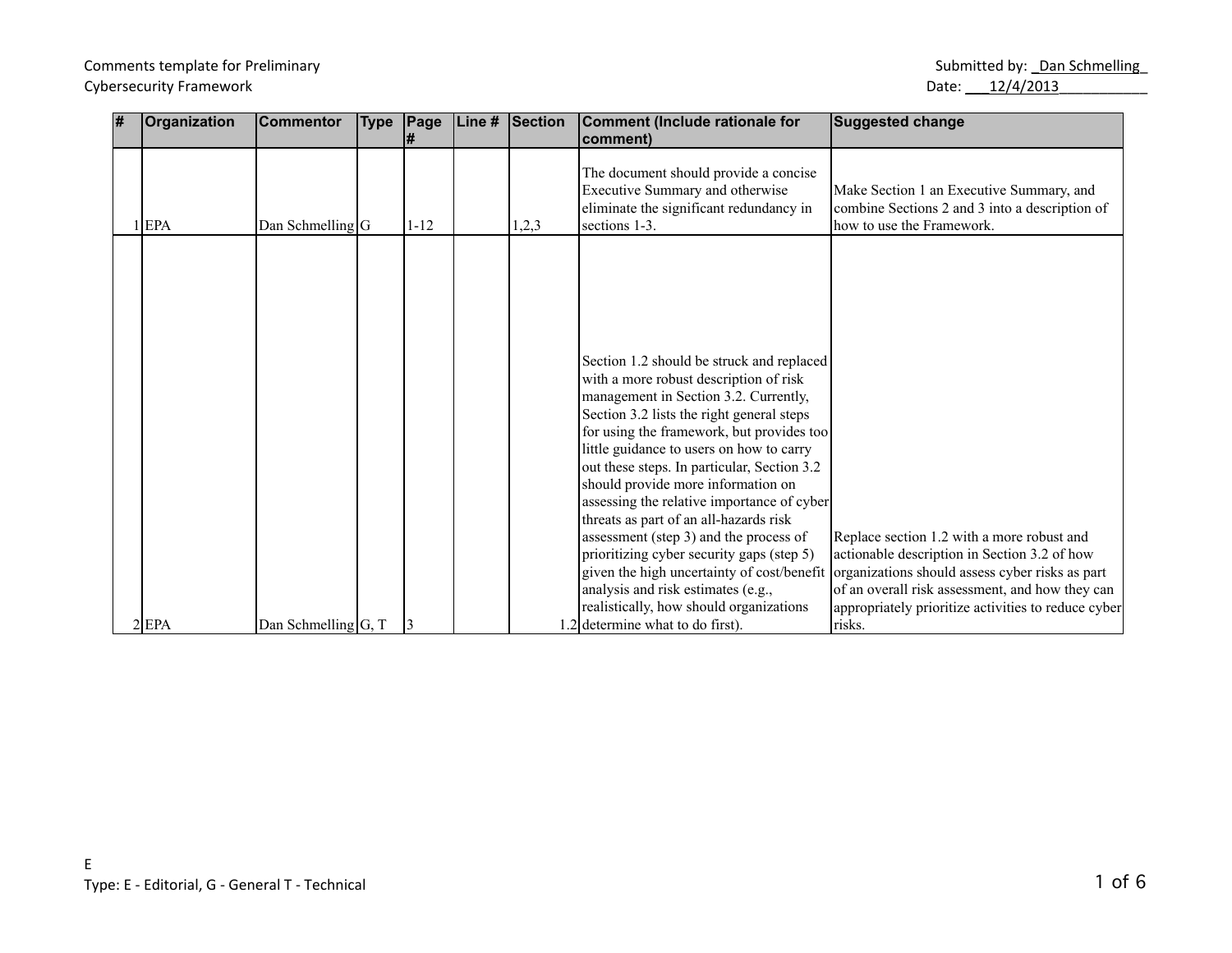## Comments template for Preliminary and the state of the state of the Submitted by: Language Submitted by: Language Submitted by: Language Submitted by: Language Submitted by: Language Submitted by: Language Submitted by: La Cybersecurity Framework Date: 22/4/2013

|  | $3$ EPA   | Dan Schmelling $ G, T $ | 6     | 227-228 | The description of subcategories in<br>Section 2.1 states that they "are not<br>intended to be a comprehensive set of<br>practices to support a category." Why<br>not? They should be. The categories<br>should be written tightly enough that they<br>can be supported by a set of<br>subcategories which, if fully<br>implemented, would achieve the category<br>outcome. If the current subcategories<br>don't collectively achieve a category<br>outcome, then either the category needs<br>$2.1$ be expanded, or both.<br>This description of framework profiles in<br>Section 2.2 should be struck as a stand<br>alone section and incorporated into a<br>more robust description in Section 3.2 of<br>how to use the framework. The profile<br>concept is useful, but only in the context<br>of the larger risk management and<br>prioritization process as described, albeit<br>minimally, in Section 3.2. Users would | Ensure that for every category, full<br>implementation of the subcategories will<br>to be revised, or the subcategories should achieve the category outcome. Then revise this<br>sentence in section 2.1 accordingly. |
|--|-----------|-------------------------|-------|---------|--------------------------------------------------------------------------------------------------------------------------------------------------------------------------------------------------------------------------------------------------------------------------------------------------------------------------------------------------------------------------------------------------------------------------------------------------------------------------------------------------------------------------------------------------------------------------------------------------------------------------------------------------------------------------------------------------------------------------------------------------------------------------------------------------------------------------------------------------------------------------------------------------------------------------------|-----------------------------------------------------------------------------------------------------------------------------------------------------------------------------------------------------------------------|
|  |           |                         |       |         | benefit by seeing all the steps in 3.2<br>explained more fully, rather than having<br>one separate preceding section that only                                                                                                                                                                                                                                                                                                                                                                                                                                                                                                                                                                                                                                                                                                                                                                                                 | Incorporate Section 2.2 into a more robust                                                                                                                                                                            |
|  | $4$ EPA   | Dan Schmelling $ G, T $ |       | 281-302 | 2.2 addresses profiles.                                                                                                                                                                                                                                                                                                                                                                                                                                                                                                                                                                                                                                                                                                                                                                                                                                                                                                        | Section 3.2.                                                                                                                                                                                                          |
|  | $5$ $EPA$ | $Dan$ Schmelling $G$    | $8-9$ | 307-320 | The description of the notional flow of<br>information and decisions in an<br>organization in Section 2.3 should be<br>struck entirely. It serves no useful role<br>and will deter some users whose<br>organizations don't fit this model.<br>Organizations know how they operate<br>and there is no reason for the framework<br>to tell them how they make and<br>2.3 implement decisions.                                                                                                                                                                                                                                                                                                                                                                                                                                                                                                                                    | Strike section 2.3.                                                                                                                                                                                                   |
|  |           |                         |       |         |                                                                                                                                                                                                                                                                                                                                                                                                                                                                                                                                                                                                                                                                                                                                                                                                                                                                                                                                |                                                                                                                                                                                                                       |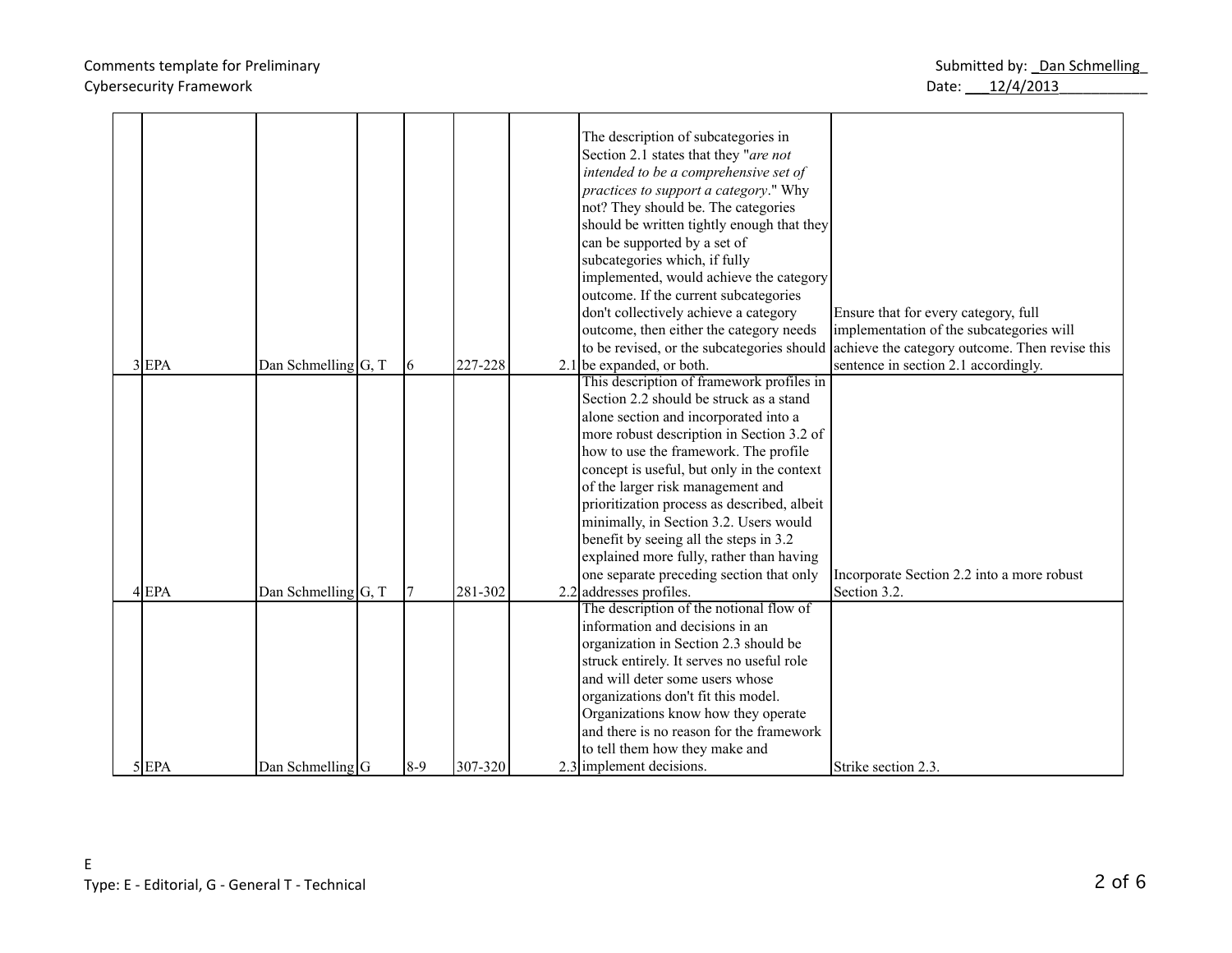## Comments template for Preliminary and the state of the state of the Submitted by: Language Submitted by: Language Submitted by: Language Submitted by: Language Submitted by: Language Submitted by: Language Submitted by: La Cybersecurity Framework Date: 12/4/2013

|  |         |                    |           |         |            | The concept of framework                     |                                                                                      |
|--|---------|--------------------|-----------|---------|------------|----------------------------------------------|--------------------------------------------------------------------------------------|
|  |         |                    |           |         |            | implementation tiers is                      |                                                                                      |
|  |         |                    |           |         |            | counterproductive. Section 2.4 should be     |                                                                                      |
|  |         |                    |           |         |            | modified to describe only the                |                                                                                      |
|  |         |                    |           |         |            | characteristics of a desired end state for a |                                                                                      |
|  |         |                    |           |         |            | cybersecurity program (Tier 4).              |                                                                                      |
|  |         |                    |           |         |            | Organizations should determine a             |                                                                                      |
|  |         |                    |           |         |            | prioritized list of actions to reduce        |                                                                                      |
|  |         |                    |           |         |            | cybersecurity risk through a risk            |                                                                                      |
|  |         |                    |           |         |            | assessment, as described in Section 3.2.     |                                                                                      |
|  |         |                    |           |         |            | Imposing the selection of an                 |                                                                                      |
|  |         |                    |           |         |            | implementation tier into this process is a   | Drop the concept of selecting an implementation                                      |
|  |         |                    |           |         |            | confusing and unnecessary hurdle.            | tier in Section 2.4, and replace it with a                                           |
|  |         |                    |           |         |            | Further, no organization will want to        | description of the characteristics of a robust                                       |
|  | $6$ EPA | Dan Schmelling G   | $9 - 11$  | 321-389 |            | 2.4 assign a low tier to its efforts.        | cybersecurity program, as listed for Tier 4.                                         |
|  |         |                    |           |         |            |                                              |                                                                                      |
|  |         |                    |           |         |            | There are two general problems with the      |                                                                                      |
|  |         |                    |           |         |            | Framework Core: (1) There is significant     |                                                                                      |
|  |         |                    |           |         |            | redundancy among categories and              |                                                                                      |
|  |         |                    |           |         |            | subcategories. Each subcategory should       |                                                                                      |
|  |         |                    |           |         |            | comprise an activity that is fully distinct  |                                                                                      |
|  |         |                    |           |         |            | from the activities in other subcategories.  |                                                                                      |
|  |         |                    |           |         |            | (2) The framework categories and             |                                                                                      |
|  |         |                    |           |         |            | subcategories should comprise activities     |                                                                                      |
|  |         |                    |           |         |            | specific to a cybersecurity program.         |                                                                                      |
|  |         |                    |           |         |            | Currently, many of the categories and        |                                                                                      |
|  |         |                    |           |         |            | subcategories would involve all of an        | $(1)$ The Framework authors should revise the                                        |
|  |         |                    |           |         |            |                                              | organizations assets, systems, operations, document to ensure that each category and |
|  |         |                    |           |         |            | etc., much of which are outside the scope    | subcategory is necessary and fully distinct from                                     |
|  |         |                    |           |         |            | of a cybersecurity program. Asking           | all the other categories and subcategories. (2)                                      |
|  |         |                    |           |         |            | organizations to "implement the              | Activities in the categories and subcategories                                       |
|  |         |                    |           |         |            | Framework" will be problematic if the        | should be defined so that they are specific to                                       |
|  |         |                    |           |         | Framewor   | Framework is written to cover far more       | cybersecurity and do not encompass general                                           |
|  | 7 EPA   | Dan Schmelling $G$ | $13 - 26$ |         | 466 k Core | than cybersecurity.                          | operations and management.                                                           |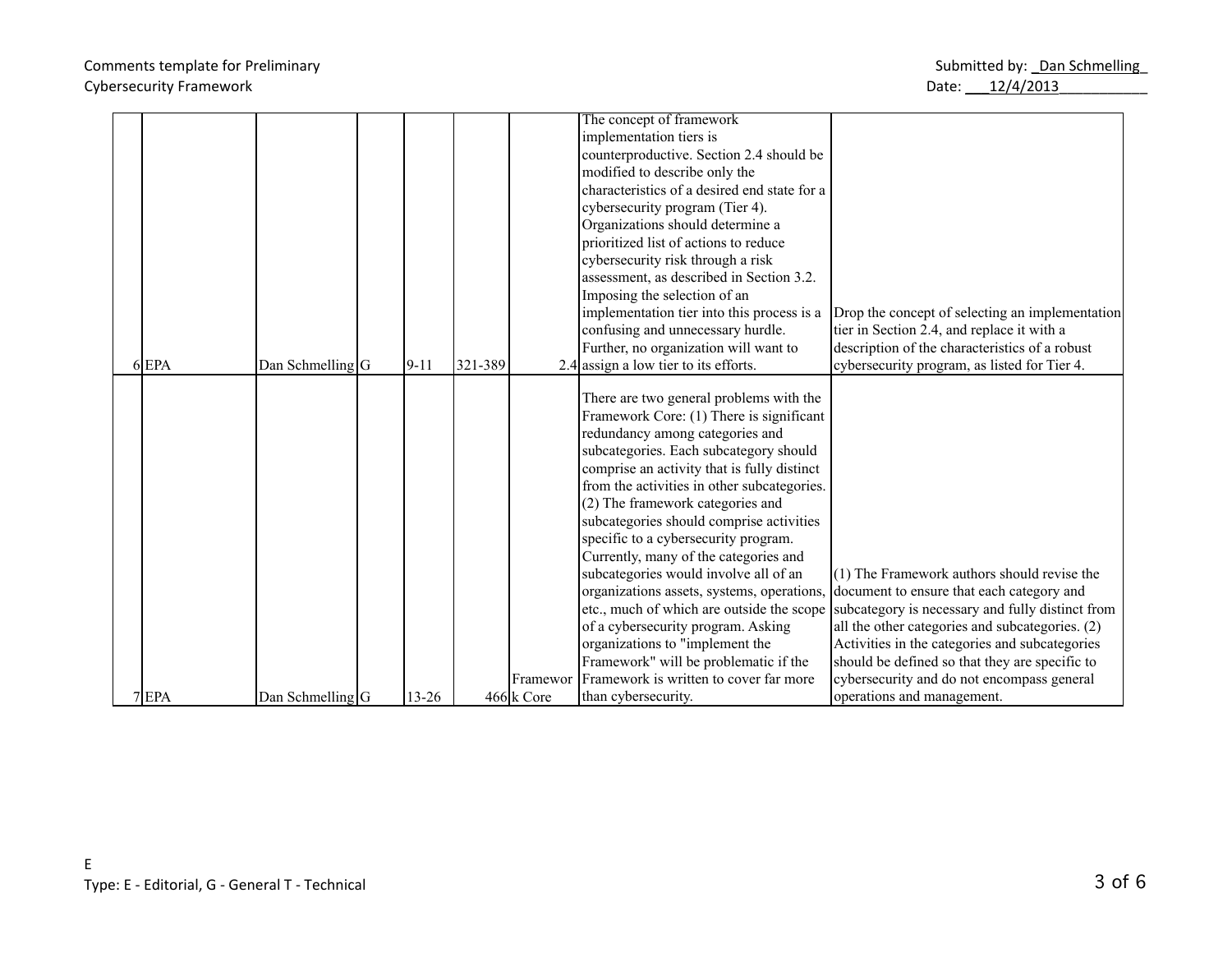## Comments template for Preliminary and the state of the state of the Submitted by: Language Submitted by: Language Submitted by: Language Submitted by: Language Submitted by: Language Submitted by: Language Submitted by: La Cybersecurity Framework Date: 12/4/2013

|          |                      |    |          |                 | The description of asset management         |                                                     |
|----------|----------------------|----|----------|-----------------|---------------------------------------------|-----------------------------------------------------|
|          |                      |    |          |                 | should be specific to cybersecurity, rather |                                                     |
|          |                      |    |          |                 | than the current general definition of      |                                                     |
|          |                      |    |          |                 | asset management, which critical            |                                                     |
|          |                      |    |          |                 | infrastructure organizations already        |                                                     |
|          |                      |    |          |                 | practice and is beyond the scope of a       |                                                     |
|          |                      |    |          |                 | cybersecurity program. Further, the         |                                                     |
|          |                      |    |          |                 | associated subcategories for asset          |                                                     |
|          |                      |    |          |                 | management do not collectively achieve      |                                                     |
|          |                      |    |          |                 | this general category outcome (for          |                                                     |
|          |                      |    |          |                 | example, no subcategories address           |                                                     |
|          |                      |    |          |                 | facility or personnel management).          |                                                     |
|          |                      |    |          |                 | However, the subcategories could, and       |                                                     |
|          |                      |    |          | <b>ID-Asset</b> | should, be written to achieve an asset      |                                                     |
|          |                      |    |          | Manageme        | management outcome specific to              | Revise the Asset Management category to be          |
| $8$ EPA  | Dan Schmelling $ G $ | 13 | $466$ nt |                 | cybersecurity.                              | specific to cybersecurity.                          |
|          |                      |    |          |                 | This subcategory should be specific to      |                                                     |
|          |                      |    |          |                 | devices and systems related to              |                                                     |
|          |                      |    |          |                 | cybersecurity, rather than all physical     |                                                     |
|          |                      |    |          |                 | devices and systems within the              |                                                     |
|          |                      |    |          |                 | organization. The current general           |                                                     |
|          |                      |    |          |                 | definition is outside the scope of a        |                                                     |
|          |                      |    |          |                 | cybersecurity program and inconsistent      |                                                     |
|          |                      |    |          |                 | with other asset management                 |                                                     |
|          |                      |    |          |                 | subcategories that are specific to          | Revise ID.AM-1 to be specific to devices and        |
| $9$ EPA  | Dan Schmelling $ G $ | 13 |          | 466 ID.AM-1     | cybersecurity.                              | systems related to IT and ICS.                      |
|          |                      |    |          |                 | Should refer to roles and responsibilities  | Revise to be specific to roles and responsibilities |
| $10$ EPA | Dan Schmelling $ G $ | 14 |          | 466 ID.AM-6     | for cybersecurity only.                     | for cybersecurity.                                  |
|          |                      |    |          |                 | "supply chain" in this context should be    | Revise to clarify what "role in the supply chain"   |
| $11$ EPA | Dan Schmelling $ G $ | 14 |          | 466 ID.BE-1     | defined.                                    | should encompass.                                   |
|          |                      |    |          |                 | "Place in critical infrastructure and their |                                                     |
|          |                      |    |          |                 | industry ecosystem" is the kind of vague    |                                                     |
|          |                      |    |          |                 | terminology that will leave some users      |                                                     |
|          |                      |    |          |                 | shaking their heads. Moreover, ID.BE-3      |                                                     |
|          |                      |    |          |                 | refers to organizational mission,           |                                                     |
|          |                      |    |          |                 | objectivities, and activities, while ID.BE- |                                                     |
|          |                      |    |          |                 | 4 covers dependencies and critical          |                                                     |
|          |                      |    |          |                 | functions. These should address anything    |                                                     |
|          |                      |    |          |                 | intended to be captured by "industry        | Strike this subcategory or define the               |
| $12$ EPA | Dan Schmelling $ G $ | 14 |          | 466 ID.BE-2     | ecosystem".                                 | terminology if it's really needed.                  |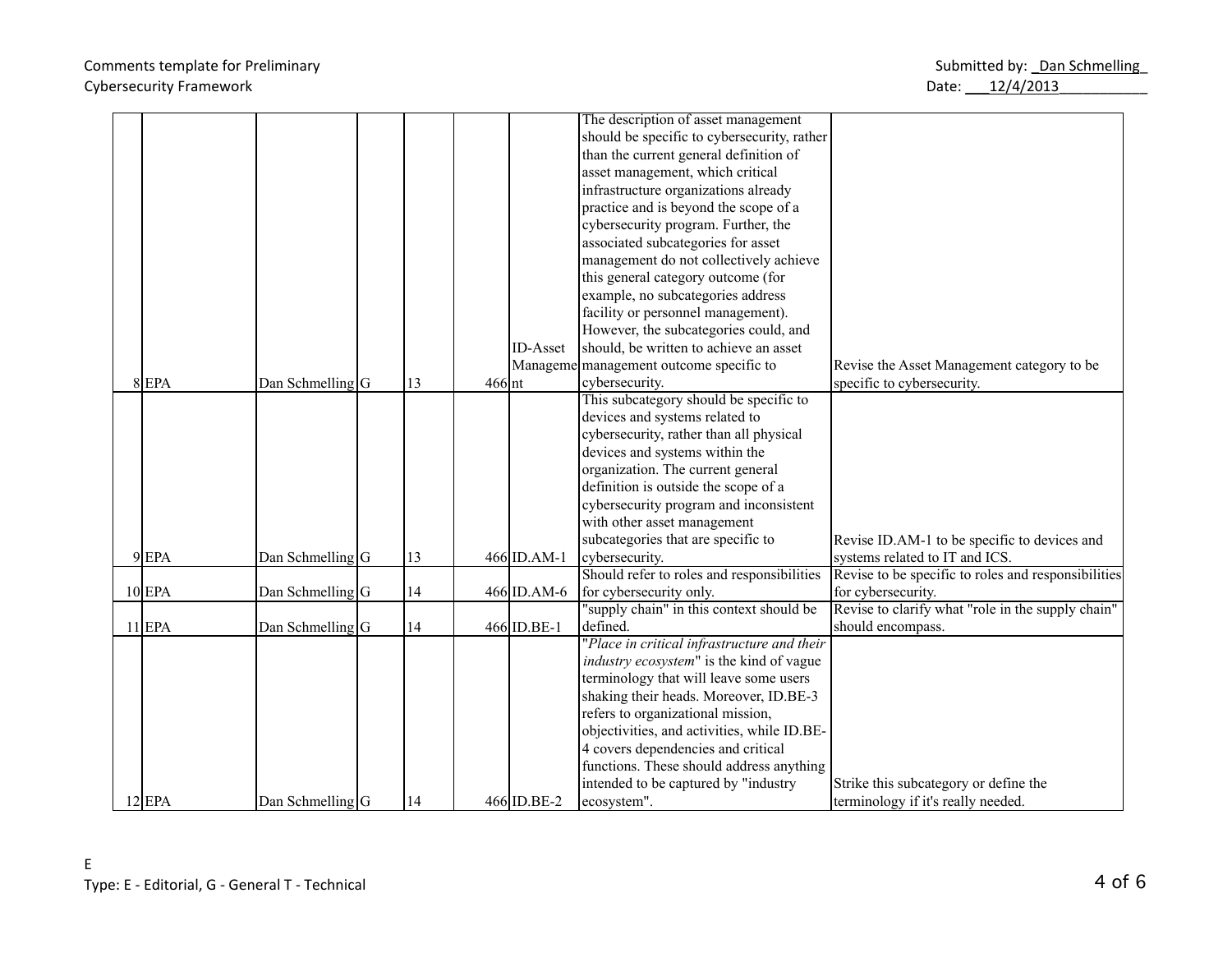## Comments template for Preliminary and the state of the state of the Submitted by: Language Submitted by: Language Submitted by: Language Submitted by: Language Submitted by: Language Submitted by: Language Submitted by: La Cybersecurity Framework Date: 2014/2013

|  |          |                             |        |         |             | ID.GV-4 "Governance and risk                      |                                                 |
|--|----------|-----------------------------|--------|---------|-------------|---------------------------------------------------|-------------------------------------------------|
|  |          |                             |        |         |             | management processes address                      |                                                 |
|  |          |                             |        |         |             | cybersecurity risks" is inclusive of ID.GV        |                                                 |
|  |          |                             |        |         |             | 1 and 2, which address information                |                                                 |
|  |          |                             |        |         |             | security policy roles and responsibilities.       |                                                 |
|  |          |                             |        |         |             | A better approach would be to continue            |                                                 |
|  |          |                             |        |         |             | the more specific subcategories, like             |                                                 |
|  |          |                             |        |         |             | ID.GV-1&2, with additional                        |                                                 |
|  |          |                             |        |         |             | subcategories that address other aspects          |                                                 |
|  |          |                             |        |         |             | of governance for cyber risks, such as            |                                                 |
|  |          |                             |        |         |             | industrial control systems. A very general        |                                                 |
|  |          |                             |        |         |             | subcategory like ID.GV-4 does little              | Replace ID.GV-4 with subcategories that         |
|  |          |                             |        |         |             | Governanc more than restate the governance        | address aspects of governance that are in       |
|  | $13$ EPA | Dan Schmelling <sub>T</sub> | 15     | $466$ e |             | category.                                         | addition to information security.               |
|  |          |                             |        |         |             | Identifying risk responses should be              |                                                 |
|  |          |                             |        |         |             | under the Risk Management category,               |                                                 |
|  |          |                             |        |         |             | rather than the Risk Assessment category.         |                                                 |
|  |          |                             |        |         |             | Further, the distinction between this             |                                                 |
|  |          |                             |        |         |             | subcategory and ID.RM-1 "Risk                     |                                                 |
|  |          |                             |        |         |             | management processes are managed" is              | Move ID.RA-5 under Risk Management and          |
|  | $14$ EPA | Dan Schmelling <sub>T</sub> | 16     |         | 466 ID.RA-5 | unclear.                                          | consider consolidating with ID.RM-1.            |
|  |          |                             |        |         |             | The Data Security category addresses              |                                                 |
|  |          |                             |        |         |             | only information and records, whereas             |                                                 |
|  |          |                             |        |         |             | these subcategories address asset                 |                                                 |
|  |          |                             |        |         |             | management generally. These                       |                                                 |
|  |          |                             |        |         |             | subcategories should be moved and                 | Address the activities covered by these         |
|  |          |                             |        |         | PR.DS-3     | covered under the existing Asset                  | subcategories in the Asset Management           |
|  | $15$ EPA | Dan Schmelling $ G $        | 18, 19 |         | $466 \& 7$  | Management category.                              | category.                                       |
|  |          |                             |        |         |             |                                                   | Consider whether this entire category could be  |
|  |          |                             |        |         |             |                                                   | incorporated into other framework categories in |
|  |          |                             |        |         |             |                                                   | an effort to tighten up the framework core. For |
|  |          |                             |        |         | Informatio  |                                                   | example, PR.IP-1&2 (create a baseline           |
|  |          |                             |        |         | n           | Much of this category appears to be               | configuration of IT systems and implement a     |
|  |          |                             |        |         |             | Protection redundant with other categories in the | system development lifecycle) should be         |
|  |          |                             |        |         | Processes   | framework, including Asset                        | covered under Asset Management; PR.IP-4-8       |
|  |          |                             |        |         | and         | Management, Data Security, and                    | are Data Security functions; and PR.IP-9&10     |
|  | $16$ EPA | Dan Schmelling $G$          | 18     |         |             | 166 Procedures Response Planning.                 | are Response Planning.                          |